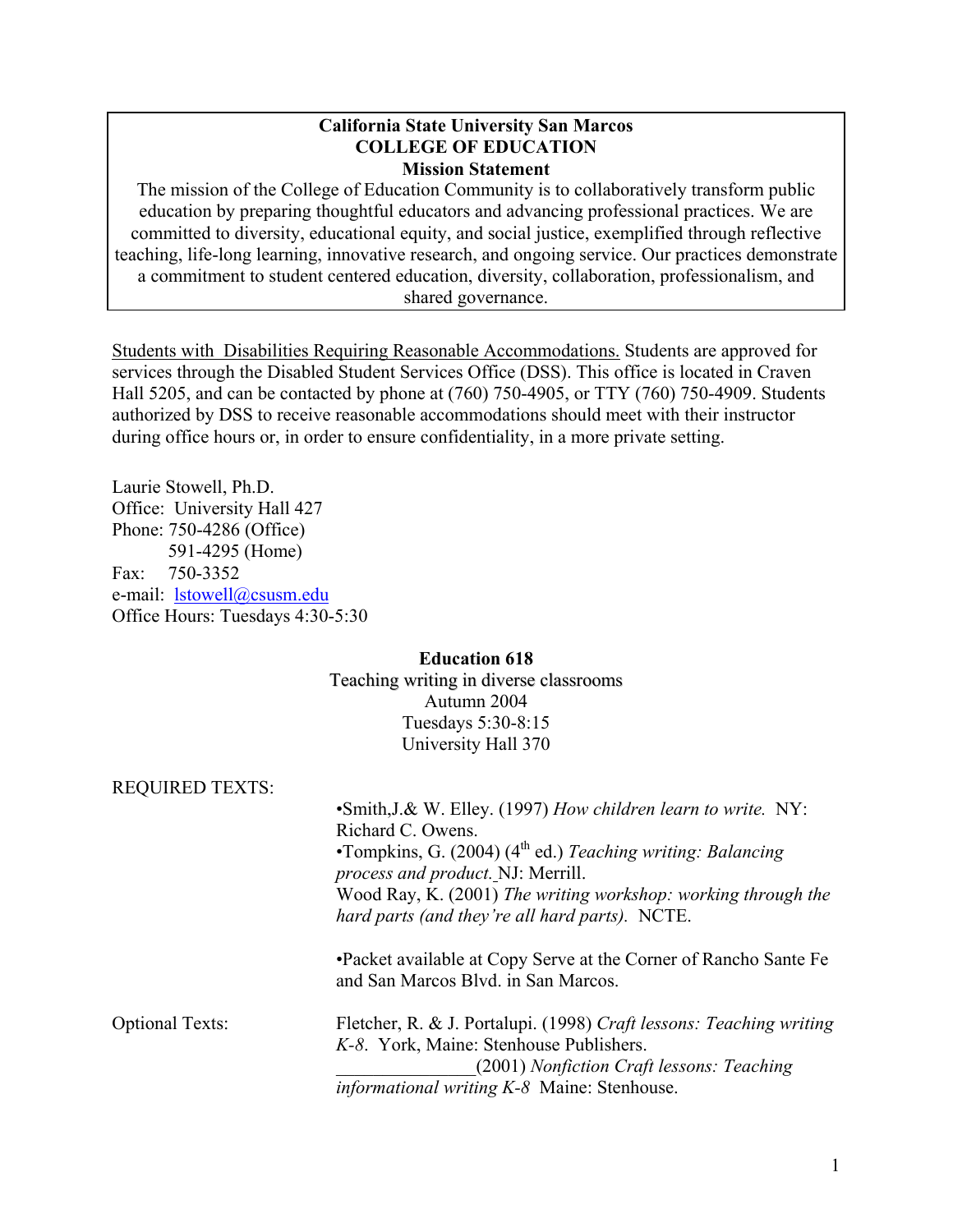#### **OVERVIEW:**

 This course is an advanced study of writing. We will explore a wide range of topics including current theory, research and practice in writing, writing development, teaching different written forms, writing and the second language learner, the relationship between reading and writing, the conventions of writing, including spelling and assessment of writing. Because it is difficult to teach writing unless teachers are themselves writers, a good part of the course is devoted to exploring individual teachers' writing and writing process. Emphasis will be on reading and discussing current theory and research and developing appropriate writing instruction and curriculum.

# **OBJECTIVES:**

- 1. To acquaint students with current theory, research and practice in the teaching of writing in culturally and linguistically diverse  $K - 12$  classrooms.
- 2. To provide students with opportunities to increase their experiences as competent, confident writers and teachers of writing.
- **3.** To gain an understanding of how people learn to write in their first and second language
- **4.** To understand the relationship between reading and writing.
- 5. To become familiar with classroom diagnostic techniques and evaluation procedures for writing and as well as developing criteria for good writing.
- 6. To become sensitive observers of children's' writing and analyze children's writing behavior as a basis for making instructional decisions.
- 7. To develop the ability to select appropriate instructional strategies to meet the individual needs of students.
- 8. To understand how to support children's writing in different domains as outlined in the California English Reading/Language Arts standards.
- 9. To develop instructional strategies which enables students to become more competent users of the conventions of language (mechanics, grammar, usage and spelling) within the context of writing.
- 10. To provide the foundation for students to design a curriculum in which writing is used to communicate ideas, enhance thinking, develop understandings and provide enjoyment.
- 11. To develop an appreciation for the need and value of integrating writing into all areas of the curriculum
- 12. To develop a respect for each student, his/her abilities and background and the student's right to instruction that meets his or her individual needs.

# **REQUIREMENTS:**

\***PARTICIPATION**: **Attend class regularly, arrive on time**, bring assigned books to class, complete assignments and display an understanding of material read through class discussions. You are also expected to speak up and out in class, to question not only when you do not understand, but also when you disagree.

**\*COMMENT CARDS (30 PTS.)**: It is expected that everyone will do all the readings and will come to class prepared to discuss them. To come prepared, write at least 3 comments, reactions, or questions from the readings for that session on note cards or paper (the form doesn't matter). **Do not summarize**. Try to comment on more than one article. We will use these as the basis of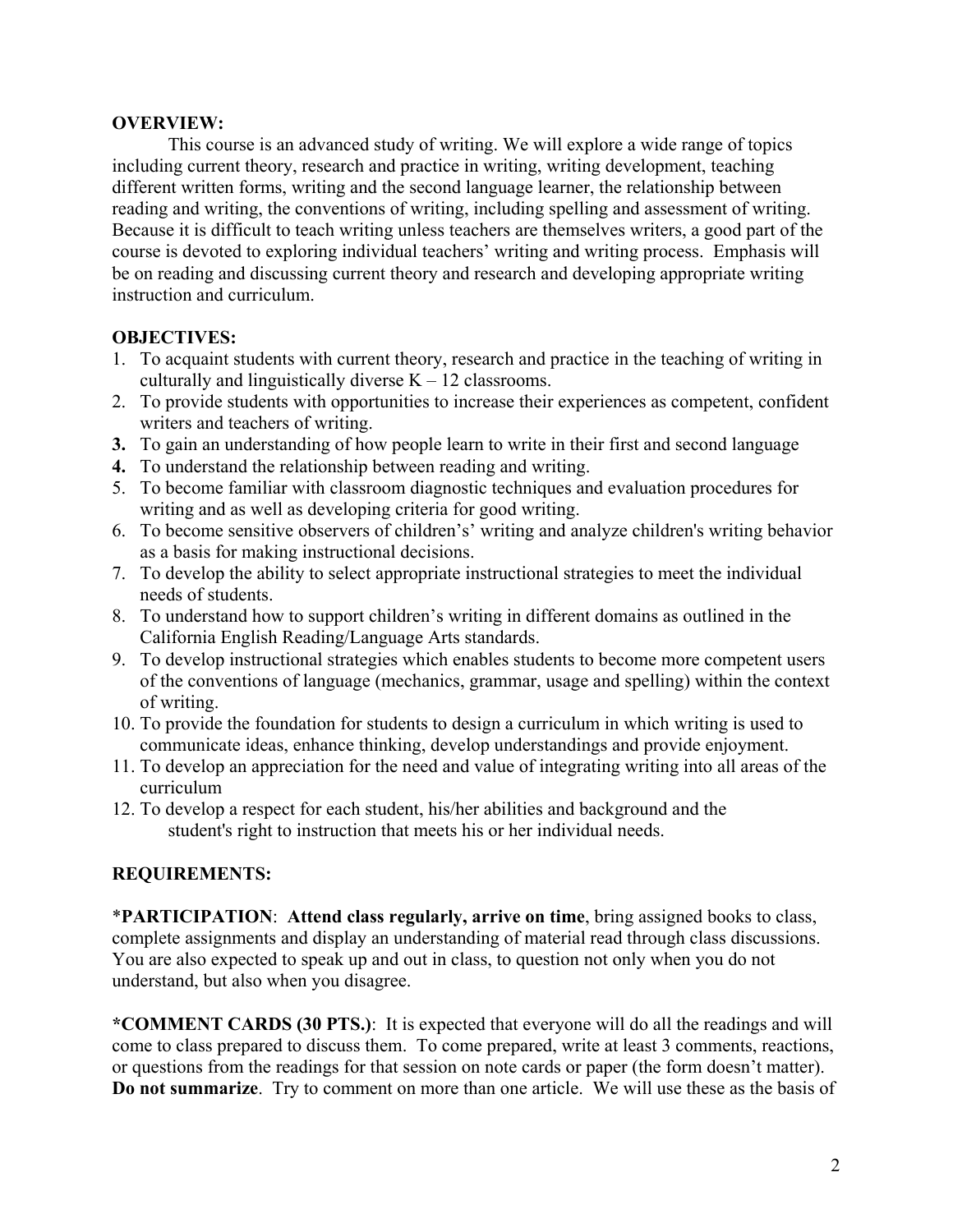our discussion at the beginning of each class. I will collect them at the beginning of each session and they should show that you have done the reading. If there are more than three articles to read besides the textbooks, you may choose which three to read and comment. You have one free pass.

**\*WRITING STRATEGY LESSON (10 pts.):** Each of you individually will present one lesson (no longer than 15 minutes please) on a writing strategy**.** Write a lesson plan and bring enough copies for the class on the day you demonstrate your lesson. These can be lessons you would teach individually, in a small group or a whole class. Make your lesson active, interesting, fun and meaningful. You can "teach" it to us as if we are your class or just talk us through it. Feel free to use the required literature for this class. You need to bring all materials the students would use. For example, if you are teaching a word choice strategy and we need to read a passage or article to find words which need to be replaced, please provide a copy of what we are to read. Be sure to ask yourself how this lesson is related to real writing. If you can't answer that, you may want to rethink your choice for a lesson. See Tompkins pgs. 80-86 for a discussion of strategies and skills as well as some examples. **DUE: Sign up** 

**\*WRITER'S NOTEBOOK (60 PTS):** Throughout the course we will be engaging in writing. During writer's workshop and on your own, you will have an opportunity to do many exploratory drafts. From these, you will select some pieces of work to develop further. Working drafts will be brought to class for conferencing, revision and editing. You will need to keep everything in a notebook and complete at least three pieces of writing. You will choose one of these to be included in a class publication. The pieces should be different genre and represent a selection of:

Description Essay Informative Report Persuasion Biography Autobiography/Memoir

Narrative Compare/Contrast Poetry Problem/Solution

# **Your notebook should contain the following items:**

- 1. A minimum of 20 dated entries: lists, thoughts, feelings, reflections, exploratory drafts, ideas for future writing, observations, quotes, found poetry, interviews, pictures, notes from readings, reminders, interesting words and phrases, whatever strikes your fancy. One of these should be a metaphor for the teaching of writing or your writing process. We will discuss the metaphor in class. (20 PTS.).
- 2. Showcase pieces (10 PTS.): Three final, edited pieces (with all revisions and earlier drafts also in the notebook). **Identify one of these as your submission for the class publication by attaching a post-it with the word "PUBLICATION" on it.** You will not be "graded" on the pieces of writing, only the reflection of your process.
- 3. Reflections on final pieces (20 PTS.): Answer the following questions and label in your notebook. Be as specific as possible and cite answers to support your answers when possible:

How did you get started? What was it like writing the first draft?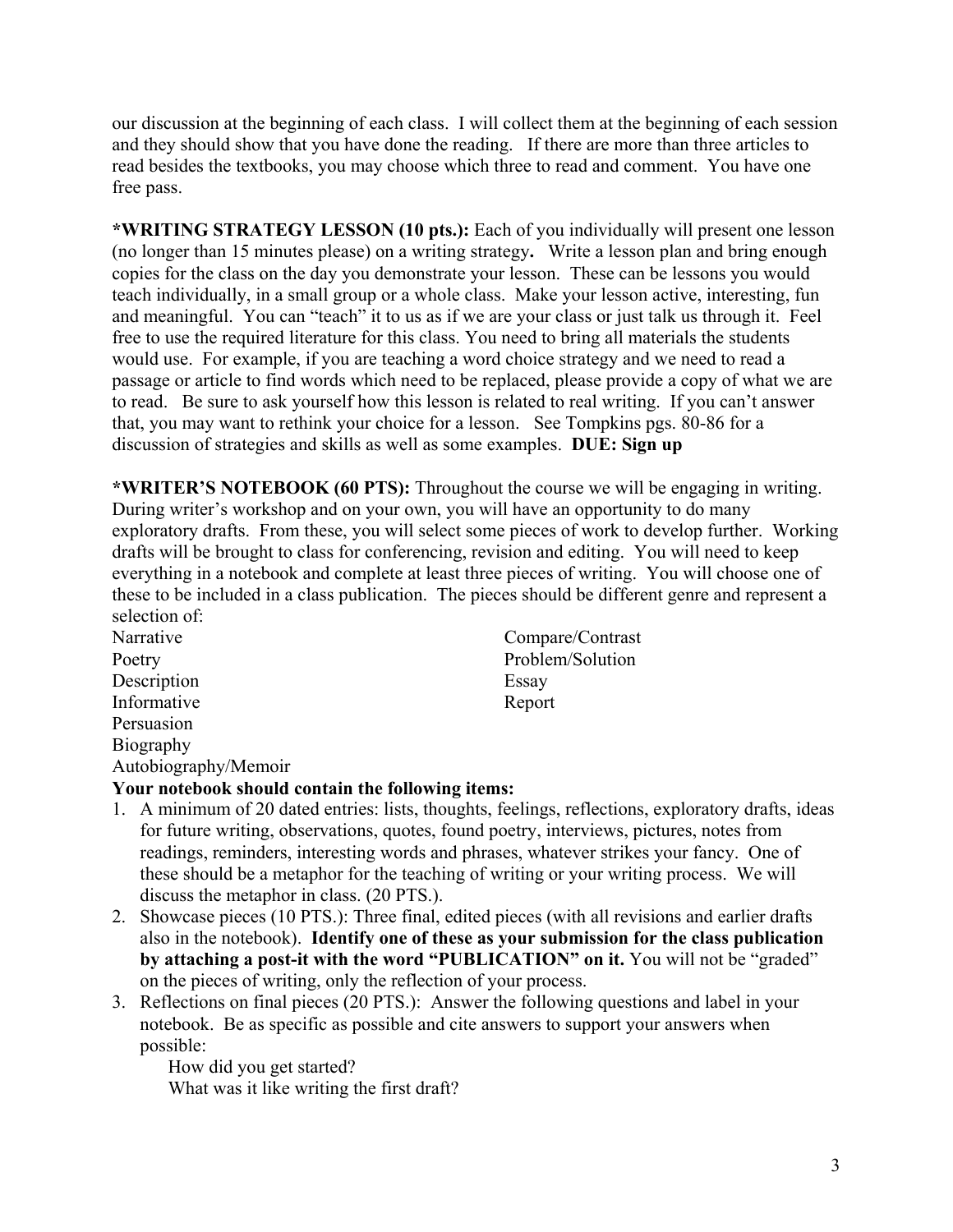What was difficult for you? What problems did you encounter? How did you solve them? What was easy? What kinds of decisions did you have to make in the writing? What kind of revisions did you make? How did the revisions help to improve your piece? Did you consider an audience when you were writing? Who was your audience? What goals do you have for yourself as a writer and a teacher of writing?

**Especially respond to:** What did you learn about fostering children's writing through this experience?

4. Course reflection (10 PTS.): a one-page paper reflecting on your understanding of the teaching of writing at the beginning of the course and at the end of the course.

(See pages from Don Murray and Lucy Calkins about Notebooks or Daybooks) **DUE: December 7** 

**\*TAKE A ROLL OF FILM AND WRITE ABOUT IT (5 pts.)** Put a fresh roll of film in your camera (any camera, no matter how simple or fancy, will do). Go outside and, in fifteen minutes, shoot the entire roll of one inanimate object, making each shot different by varying the angle and distance. If you've got more time, try shooting your object in different light conditions throughout the day. Choose an object that is familiar to you: your house or apartment building, the tree outside your bedroom window, the statue in the park, your car. Don't worry if you don't know much about photography.

After you've finished, freewrite for five minutes about the experience of taking the pictures. What was difficult about it? What was easy? Drop the film off to be processed. We'll talk about the results on **Bring developed photos to class October 12. Reflection due October 26** 

**\*Literature and Writing (15 PTS.):** Choose at least ten (10) writing standards, subcategories of standards or goals from the Reading/Language Arts Framework and find 2-3 pieces of literature for each standard that would serve as a good model for that writing goal. (Primary teachers may want to choose fewer standards and find more literature). There should be a clear connection between the standard or goal and the piece of literature. The paper you turn in will have the standard listed and an annotation of the piece literature. **DUE November 2**:

# **\*CHOICE PROJECT (choose one) (30 PTS.) DUE November 30 :**

\***Work place literacy**: Examine the manner in which literacy (reading and writing) is used in a particular occupation. Interview two -three individuals that work in the occupation that you have selected to research. In addition you should try to spend some time observing one individual at the workplace. Both the interviews and the observations should focus on the **amount** of literacy required on the job as well as the various **purposes** for the use of literacy. Interview questions could include:

- 1. What kinds of reading and writing do you do on a daily basis?
- 2. Walk me through a day of work.
- 3. What kinds of computer related reading and writing do you do?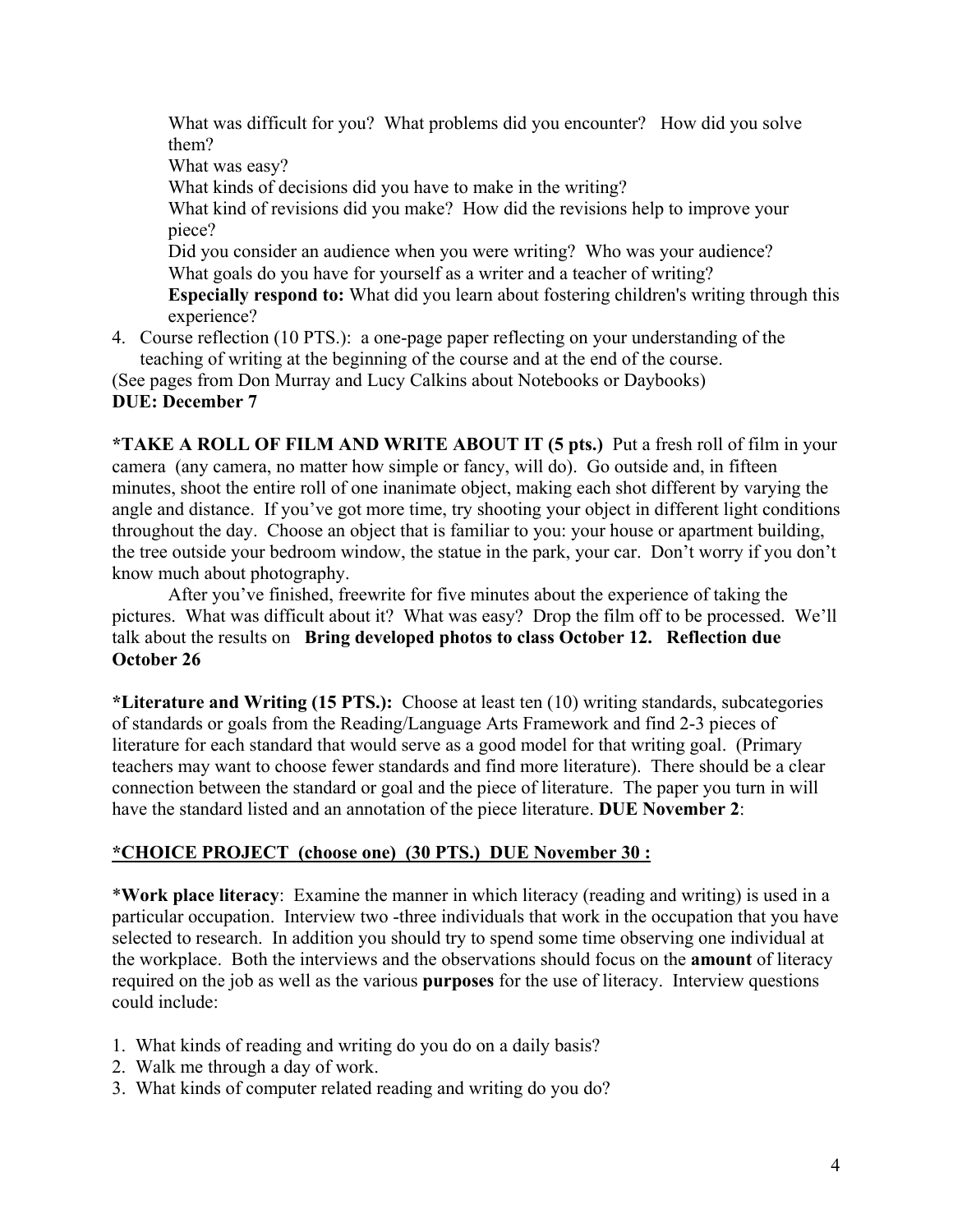- 4. What kinds of professional reading and writing do you do?
- 5. Do you have to write to keep your job?
- 6. Does any kind of promotion depend on writing?
- 7. Do you work with other kinds of non-print texts?
- 8. How are you evaluated? How do you evaluate others?
- 9. Do you write directions or safety policies or have to read them on the job?
- 10. What kinds of preparation with regard to writing was necessary for this job?

In analyzing and evaluating your data, you will identify patterns in the amount of literacy use and the various purposes for writing in the workplace.

Conclude your paper by describing the one most important thing you learned about workplace literacy or research from doing this paper. Suggested length: 5-8 double spaced pages.

**\*I-Search paper:** Choose a topic that **you are really interested** in. If you are planning a trip to Italy, research Italy. If someone in your family has an illness you want to know more about, research that. If you want to learn how to make soap, research it and make it. If you are getting ready to invest some money in stocks, research the stock market. Make it something you can use and want to know about.

Keep a notebook divided into **three sections**.

**Section one** is your notes about your process. Reflect on what you are doing and why. Keep it like a log or journal - informal - but try to keep track of the decisions you made along the way. (i.e. "I changed my topic because I couldn't find enough information.") **Section two** is your notes about what you find out. This is like the notecards we had to keep when we did research papers. You can keep them any way you choose, as long as you keep in them in one place. You may want organize your notes by topic as you collect them.

Section three is your resources. It is not necessary that everything is written down in APA format, but be sure you keep track of all the necessary information for your bibliography.

 You may present your information any way you choose: visually, a play, a song, a paper, a brochure, anything. (If you want to learn how to quilt – bring in your quilting) The second part of the assignment is to reflect on your process. How did you get started? What was difficult for you? What was easy? What kinds of decisions did you have to make in what kinds of information to present? How did you decide to organize your information? Did you consider an audience when you were researching? Who was your audience? If you can, compare your process to how you write a narrative piece of writing. How were they the same, how were they different? **Especially respond to:** What did you learn about fostering children's learning and writing of information?

#### \***IN-DEPTH EVALUATION OF A SOFTWARE PROGRAM WHICH SUPPORTS**

**WRITING** for children and/or teachers. Check with me for some samples of guidelines or use existing guidelines from various organizations or create your own. You may wish to bring in the software to share when reviewing it for the class.. If you do wish to share a piece of software, please let me know in advance so that I can schedule the appropriate equipment. When evaluating, consider the appeal to children and/or teachers, accessibility , applicability (in what situations could you envision it being used) and overall quality. Suggested length: 3-6 typewritten pages.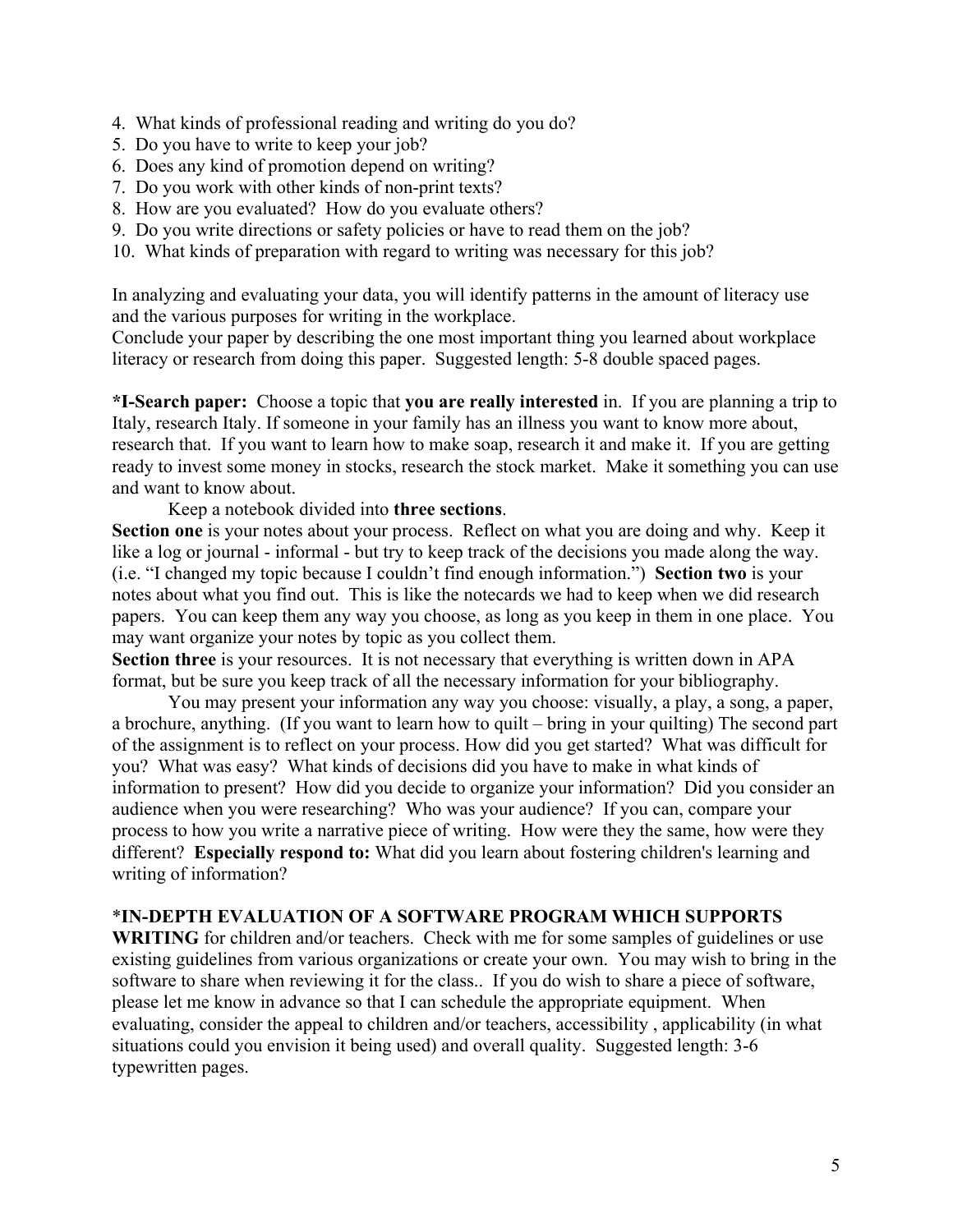**\*OBSERVATION OF ONE CHILD**: Observe and record one child's writing over at least a six-week period of time. Keep track of what the child chooses to write, drafts, conferences, etc. You might also want to keep track of what the child reads and has read to him or her. Do you see any pattern in the child's writing challenges and triumphs? How does this child make decisions, solve problems? What does this reveal about the student's cognitive skills or development? What (if any) changes do you see? What goals did you set for this student? How did you support his or her in achieving them? What new goals do you have after the six week period? Write a 3-6 page typed paper of your observations and your interpretation of this child's writing abilities and needs. Be sure to attach any notes you collected to the end of the paper.

**\*WEB SITES**: Do an annotated bibliography of at least 20 web sites related to writing. Give the address of the web site and a description of what one might find there. Try to include who's sponsoring the site (if you can) so that we know if it is simply an advertisement, a personal web site or one from a professional organization. Please check these out yourself rather than simply copying them out of journals or the like and give your own opinion. Also include whether you think it is primarily an adult site (includes lesson plans, etc.) or whether it is appropriate for children as well.

**Research a Professional Writer's process**: Many professional writers (adult fiction, nonfiction, poets, children's writers, etc.) have written about their writing process: <u>One writer's</u> beginnings by Eudora Welty, Bird by bird by Anne Lamott, several books by Don Murray, Stephen King's book about his writing, I loved all your books even the pathetic ones by Mem Fox, and The writing life by Annie Dillard are some examples. Some writers have these kinds of reflections on their websites. Katherine Paterson has two books about writing for children: Gates of excellence and The spying heart. The Paris Review interviews writers all the time-old and new. I can recommend other writers and/or books if you need ideas. Some authors have written articles and in some instances an author's process has been studied and written about by an outsider. Choose a writer and investigate what they say about their writing process and writing in general. Avoid academic writers who are talking about writing research or an academic process. Find a writer you enjoy reading and see if you can find anything about that writer's process. Writers, young and old can learn a great deal by reading what professional writers say about writing. In a 3-5 page paper describe what you learned about this particular writer's process. How does the writer get started? How does s/he get ideas? What is difficult? What does he or she do when the writing is difficult? How does the writer make decisions? Does s/he have a routine, scheduled writing time? Are there particular tools s/he likes: pencil and yellow legal pads, computer, what? Does the writer start with an outline or general overview or "make it up as s/he goes along"? What could your students learn from this writer? Simply share the wisdom of this writer.

**Book Review**: Choose a professional book about writing. I have many suggestions if you need one. Also check out the Heinemann (Heinemann.com) and Stenhouse (Stenhouse.com) web sites for many good ideas. Read it and write a 2-4 page review. Give a brief summary of the book and include what you think would be most helpful to teachers of writing. Give a critical analysis: how well did the book accomplish what it set out to do. You can include quotes and examples from the book to illustrate your points or support them. Write a one-page summary of your review to share and hand out to the class.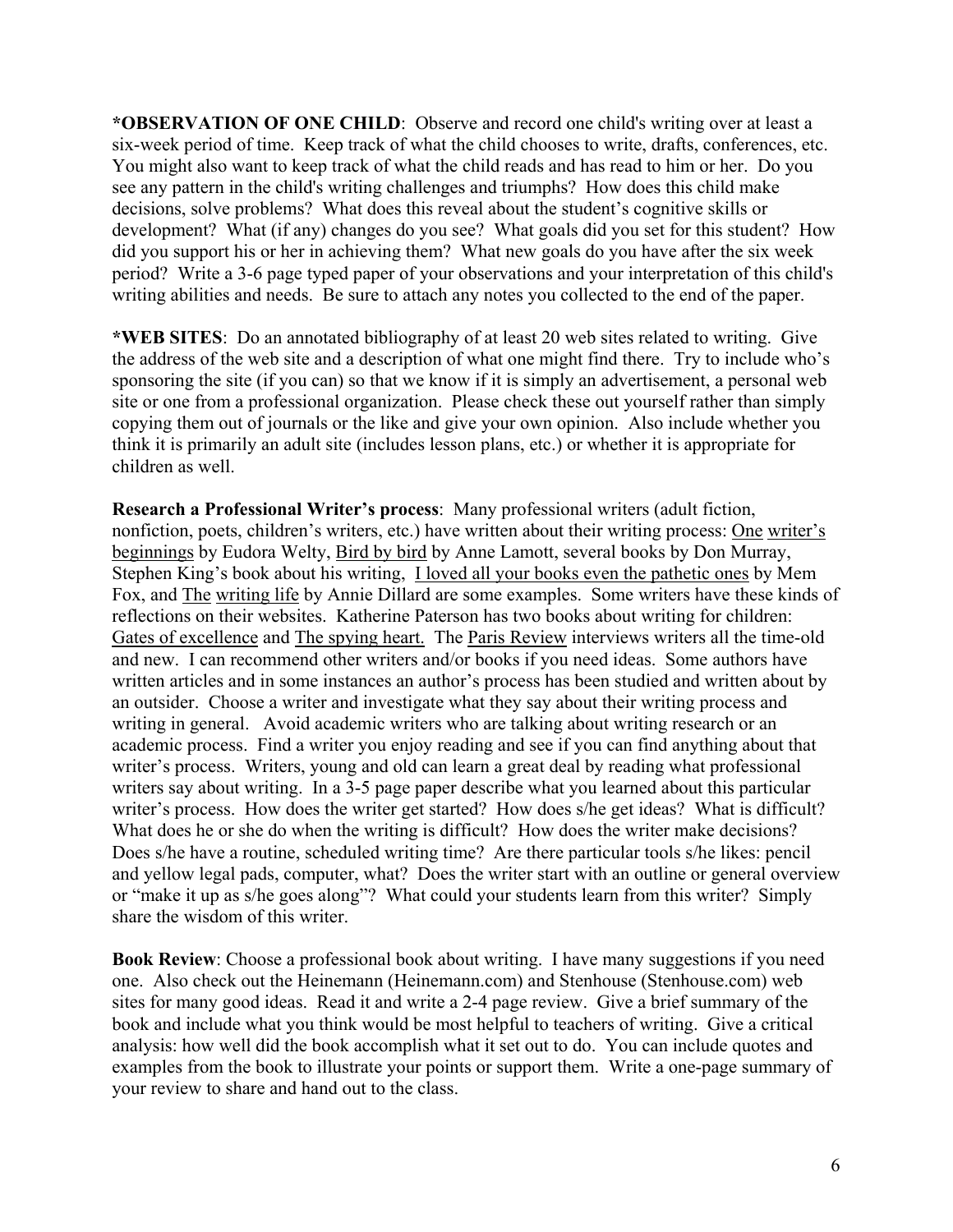**Author study**: Choose a children's author (fiction, nonfiction or poetry) and develop a unit of study (approximately 3-4 weeks about that author and what young authors can learn about writing from reading him or her. This unit should consist of an annotated bibliography of the books you would read together (read aloud or independently), information about the author, as well as explicit lessons on what this author has to teach about writing. This is not a literature unit, in which you discuss your responses to the literature. This should be a unit in which you respond to the author's writing: what does the author do effectively and how does he or she do it. You can outline what the weeks look like rather than write lesson plans for everyday. But it should be clear how your students will learn about writing from this author. Please be sure to indicate what grade level this unit addresses.

# **Schedule**:

| <b>Date</b>  | Topic(s)                                                                            | <b>Readings &amp; Assignments</b><br>(These are due the date they<br>appear beside)                                                                                                                                                                                                                                                           |
|--------------|-------------------------------------------------------------------------------------|-----------------------------------------------------------------------------------------------------------------------------------------------------------------------------------------------------------------------------------------------------------------------------------------------------------------------------------------------|
| August 31    | Introductions<br>Getting started                                                    | Alvarez, "Ten of my writing<br>commandments"<br>Alvarez, "Something to declare"                                                                                                                                                                                                                                                               |
| September 7  | Creating a community of<br>writers<br>Review writing process<br>Teachers as writers | •Graves, "Conditions for effective<br>writing"<br>• Stowell, "Why writing matters"<br>•Tompkins, pgs. 9-28, 42-68<br>•Fearn, "The teacher and writer in<br>the classroom"<br>•Kaufman, "Living a literate life,<br>Revisited"<br>• Writer's Notebook articles<br>$\bullet$ Smith & Elley, chpt. 6<br>Shoot a roll of film<br>Get it developed |
| September 14 | Evaluation of writing<br>Process and product<br>measures                            | •Spandel, "A quick walk through<br>the world of writing assessment"<br>•Gourley, "Why so many student"<br>essays miss the mark"<br>•Harmon, "The myth of<br>measurable improvement"<br>Kern, et al. "Less is more:<br>Preparing students for state writing<br>assessments"                                                                    |
| September 21 | <b>Beginning Writing</b>                                                            | Smith & Elley, chpt.2, 3, 4, 7                                                                                                                                                                                                                                                                                                                |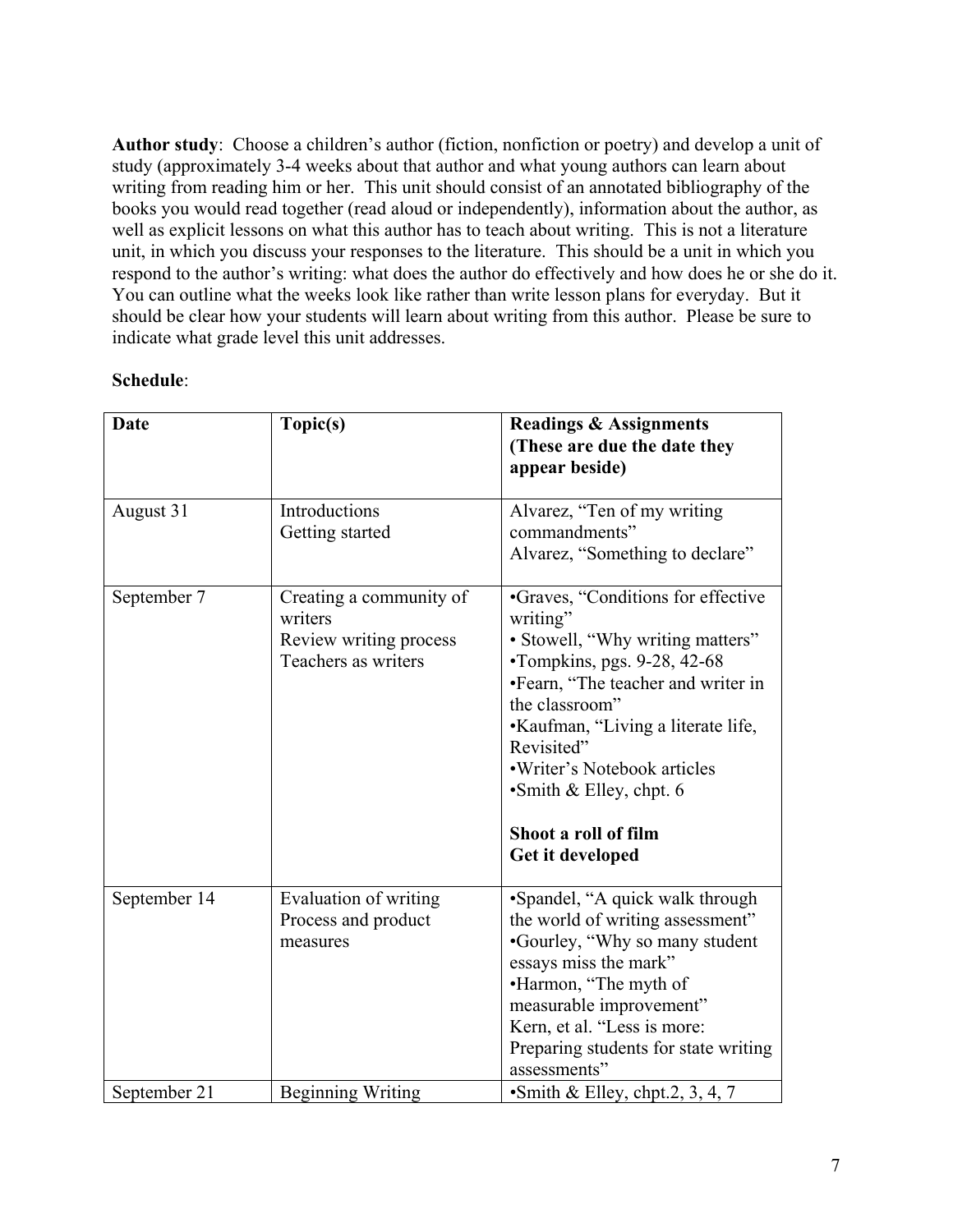|              | <b>Writing Development</b><br>Early writing, Beginning<br>Writers                  | •"Evans, "Using nursery rhymes,<br>jingles, songs and poems as a way<br>into writing"<br>•Tompkins, pgs. 28-40                                                                                                                                                                                                                                                                                                                                                                                                                                                                                                                                                           |
|--------------|------------------------------------------------------------------------------------|--------------------------------------------------------------------------------------------------------------------------------------------------------------------------------------------------------------------------------------------------------------------------------------------------------------------------------------------------------------------------------------------------------------------------------------------------------------------------------------------------------------------------------------------------------------------------------------------------------------------------------------------------------------------------|
| September 28 | Spelling development<br>Teaching spelling in the<br>context of writing<br>Journals | •Tompkins, pgs 113-133<br>• Smith & Elley, chpt. 12<br>. Wilde, "Teaching spelling<br>through writing: Five avenues"<br>•Giacobbe, "A letter to parents<br>about invented spelling"<br>•Turbill, "Developing a spelling<br>conscience" Choose one:<br>•"What I wish I'd known about<br>teaching spelling"<br>• Miller, "Spelling: From<br>invention to strategies"<br>•Richards, "Taking the guesswork<br>out of spelling"<br>•Sipe, et al. "Supporting<br>challenged spellers<br>•Rymer & Williams, "Wasn't that<br>a spelling word?':Spelling<br>instruction and young children's<br>writing"<br>Journals:<br>•Coville, "Fishing for memories"<br>• Tompkins, Chpt. 6. |
| October 5    | Writing workshop                                                                   | •Ray, chpt.1<br>Tompkins, pgs. 46-74<br>•Schnieder, "No blood, guns or<br>gays allowed!: The silencing of the<br>elementary writer".<br>•Frost, "First do no harm"<br>•Taylor, "Nancie Atwell's In the<br>middle and the ongoing<br>transformation of the writing<br>workshop"<br>•Biggs, "Writing workshop:<br>Linking schools and families"                                                                                                                                                                                                                                                                                                                            |
| October 12   | Writing poetry                                                                     | •Tompkins, chpt. 12<br>· Stowell, "Poetry: Opening the<br>door to writing"<br>• LaBonty & Reksten, "Inspiring<br>struggling writers with                                                                                                                                                                                                                                                                                                                                                                                                                                                                                                                                 |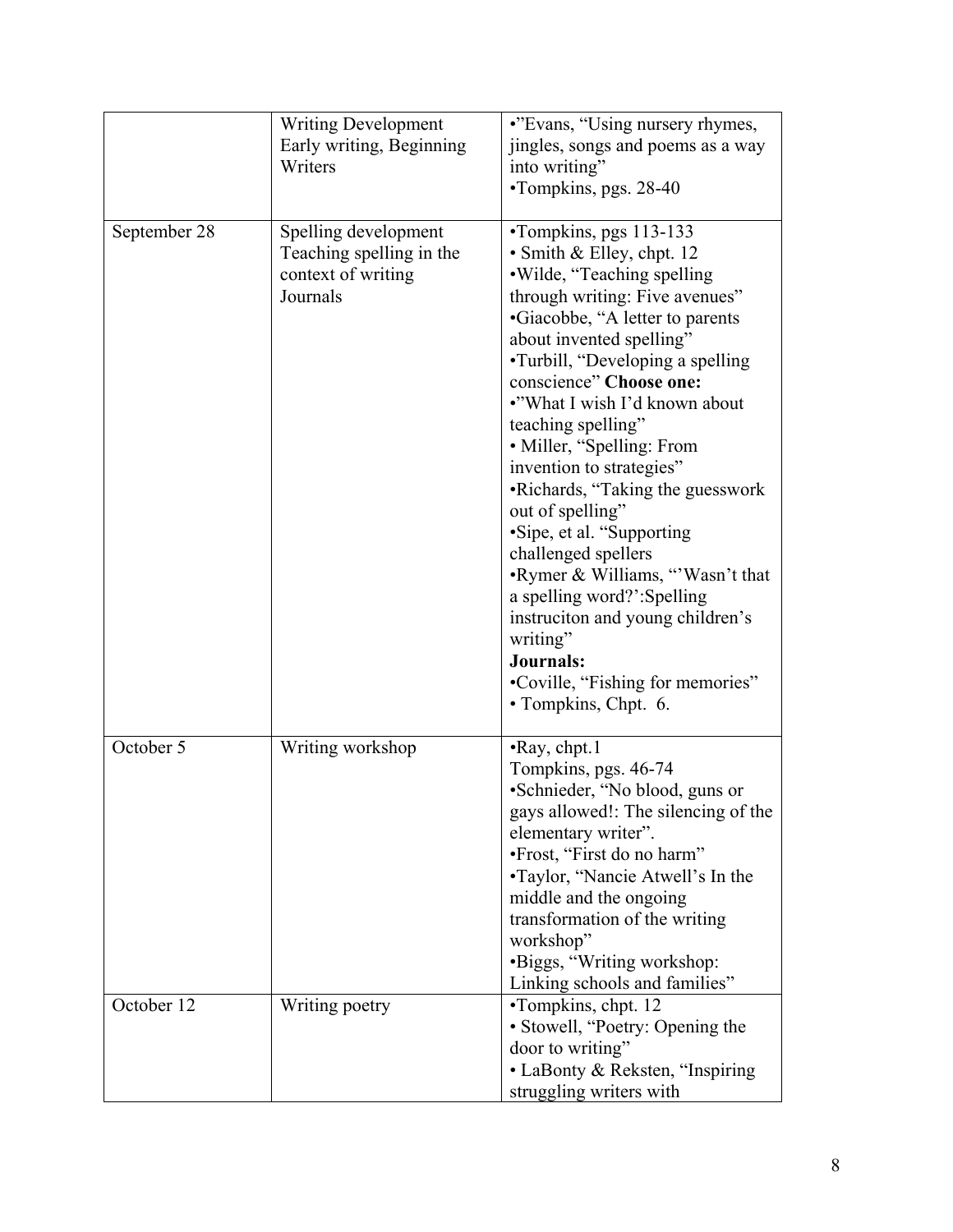|            |                                                                                              | photography"<br>Bring your developed pictures to<br>class                                                                                                                                                                                                                                                                                                                                                                                                                                                                                                                                                      |
|------------|----------------------------------------------------------------------------------------------|----------------------------------------------------------------------------------------------------------------------------------------------------------------------------------------------------------------------------------------------------------------------------------------------------------------------------------------------------------------------------------------------------------------------------------------------------------------------------------------------------------------------------------------------------------------------------------------------------------------|
| October 19 | <b>Writing Description</b><br>Writing and Second<br>language learners                        | •Kenner, "A place to start from:<br>Encouraging bilingual children's<br>writing"<br>• Fraquiz & De La Luz Reyes, "<br>Crating inclusive learning<br>communities through ELA"<br>•Blake, "Fruit of the devil: Writing<br>and English language learners"<br>•Brock, "Serving English language<br>learners: Placing learners learning<br>on center stage"<br>· Waldschmidt, "Alma's<br>unfinished play: bilingual<br>playwriting in a summer school<br>program"                                                                                                                                                   |
| October 26 | <b>Writing Narrative</b>                                                                     | •Paulsen, "The way stories dance"<br>• Linebarger, "Tensing up: Moving<br>from fluency to flair"<br>•Tompkins, chpt. 11<br>Reflection on photography due                                                                                                                                                                                                                                                                                                                                                                                                                                                       |
| November 2 | Teaching revision<br><b>Writing Conferences</b><br>Responding to student<br>writing<br>Voice | • Smith & Elley, chpt. 9<br>• "Glasswell, et al "Working with"<br>William: Teaching, learning, and<br>the joint construction of a<br>struggling writer".<br>• Glasswell, et al, "Four ways to<br>work against yourself when<br>conferencing with struggling<br>writers"<br>•Hamblin, "Voices in the Junior<br>High School Classroom: Lost and<br>found"<br>Conner & Moulton, "Motivating<br>middle school students to revise $\&$<br>edit"<br>Bardine, et al, "Beyond the red<br>pen: Clarifying our role in the<br>response process"<br>Noskin, "Teaching writing in the<br>high school: Fifteen years in the |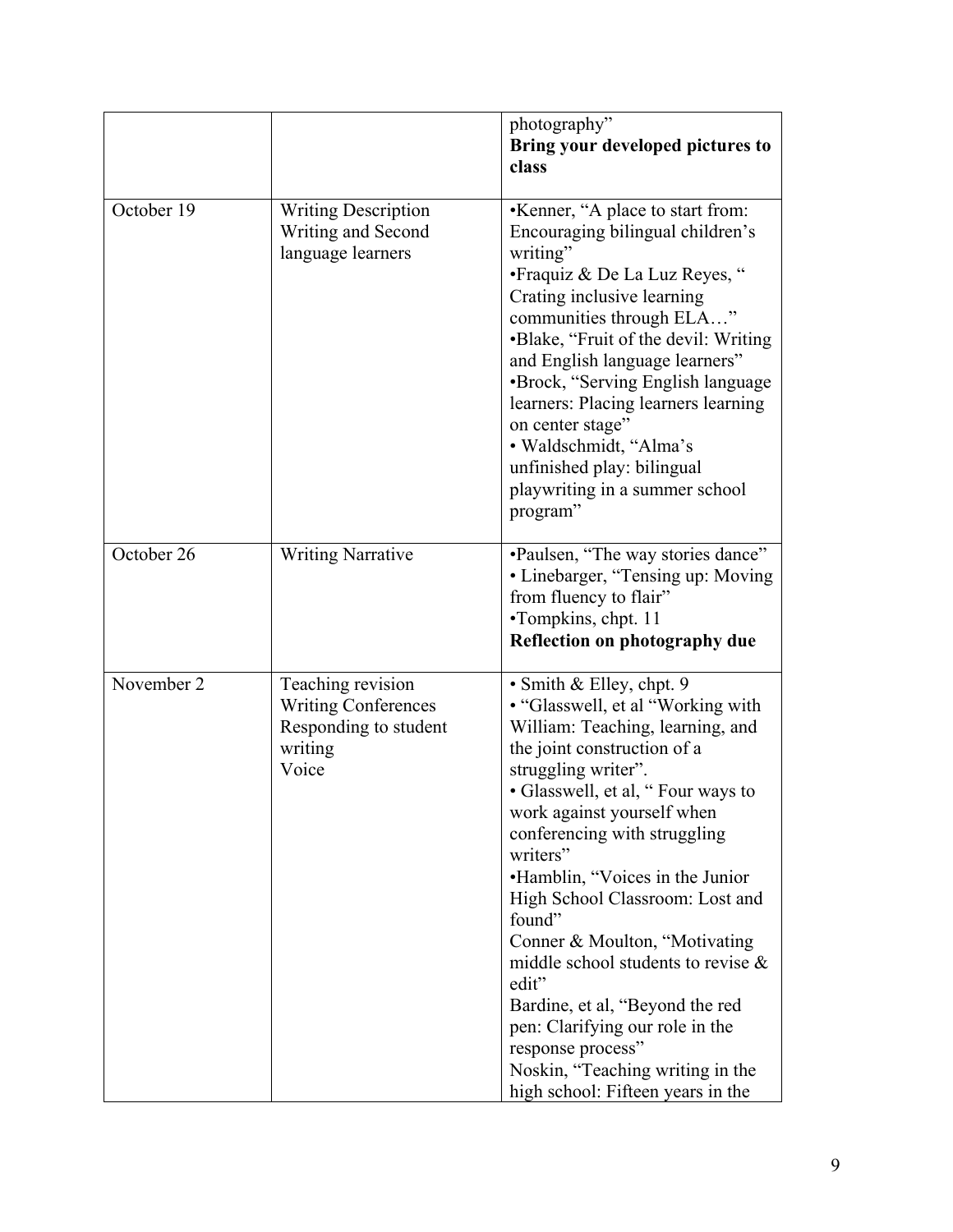|                                                     |                                                                                                                                                                                              | making"<br><b>LITERATURE &amp; WRITING</b><br><b>PAPER DUE</b>                                                                                                                                                                                                                                                                                                                                                            |
|-----------------------------------------------------|----------------------------------------------------------------------------------------------------------------------------------------------------------------------------------------------|---------------------------------------------------------------------------------------------------------------------------------------------------------------------------------------------------------------------------------------------------------------------------------------------------------------------------------------------------------------------------------------------------------------------------|
| November 9                                          | Balancing process and<br>direct explicit instruction<br>Teaching grammar and<br>conventions in the context<br>of writing<br>Writer's tools<br>Sentence combining<br>Proofreading and Editing | •Tompkins, chpt. 3<br>Smith & Elley, chpt. 5<br>Wiley, "The popularity of<br>formulaic writing (and why we<br>need to resist)"<br>•Casey & Hemenway, "Structure<br>and freedom: Achieving a<br>balanced writing curriculum"<br>•Noden, "Image grammar:<br>Painting images with grammatical<br>structures"<br>•Patterson, "Just the facts:<br>Research and theory about<br>grammar instruction"<br>Smith & Elley, chpt. 11 |
| November 16                                         | Writing Exposition,<br>Reports, Persuasion<br>Biography and<br>Autobiography and letters<br>Writing across the<br>curriculum                                                                 | •Tompkins, chpts. 9, 10, 13<br>Smith & Elley, chpt. 10<br>• Wray & Lewis, "Developing<br>nonfiction writing: Beyond writing<br>frames<br>•Burke "Caught in the web:<br>Reading the internet"                                                                                                                                                                                                                              |
| <b>November 23</b><br>LS out of town<br><b>NCTE</b> |                                                                                                                                                                                              |                                                                                                                                                                                                                                                                                                                                                                                                                           |
| November 30                                         | Reading and writing<br>connection<br>Literature as models of<br>writing                                                                                                                      | •Thomas, "Mining for gems: The<br>making of readers and writers"<br><b>CHOICE PROJECTS DUE</b>                                                                                                                                                                                                                                                                                                                            |
| December 7                                          | <b>Evaluating writing</b><br>Creating rubrics<br>portfolios                                                                                                                                  | •Tompkins, chpt. 5<br>•Gillis & Johnson, "Metaphor as<br>renewal: Re-Imagining our<br>professional selves."<br>Smith & Elley, chpts. $14,15$<br>•Dudley, "Speaking my mind"<br>Ruhana, "Portfolios that make a<br>difference: A four year journey"<br><b>Writer's Notebook DUE</b>                                                                                                                                        |
| December 14                                         | Making writing public<br>Writing and social justice                                                                                                                                          | •Rubenstein, "Words made<br>public/Voices made powerful"                                                                                                                                                                                                                                                                                                                                                                  |